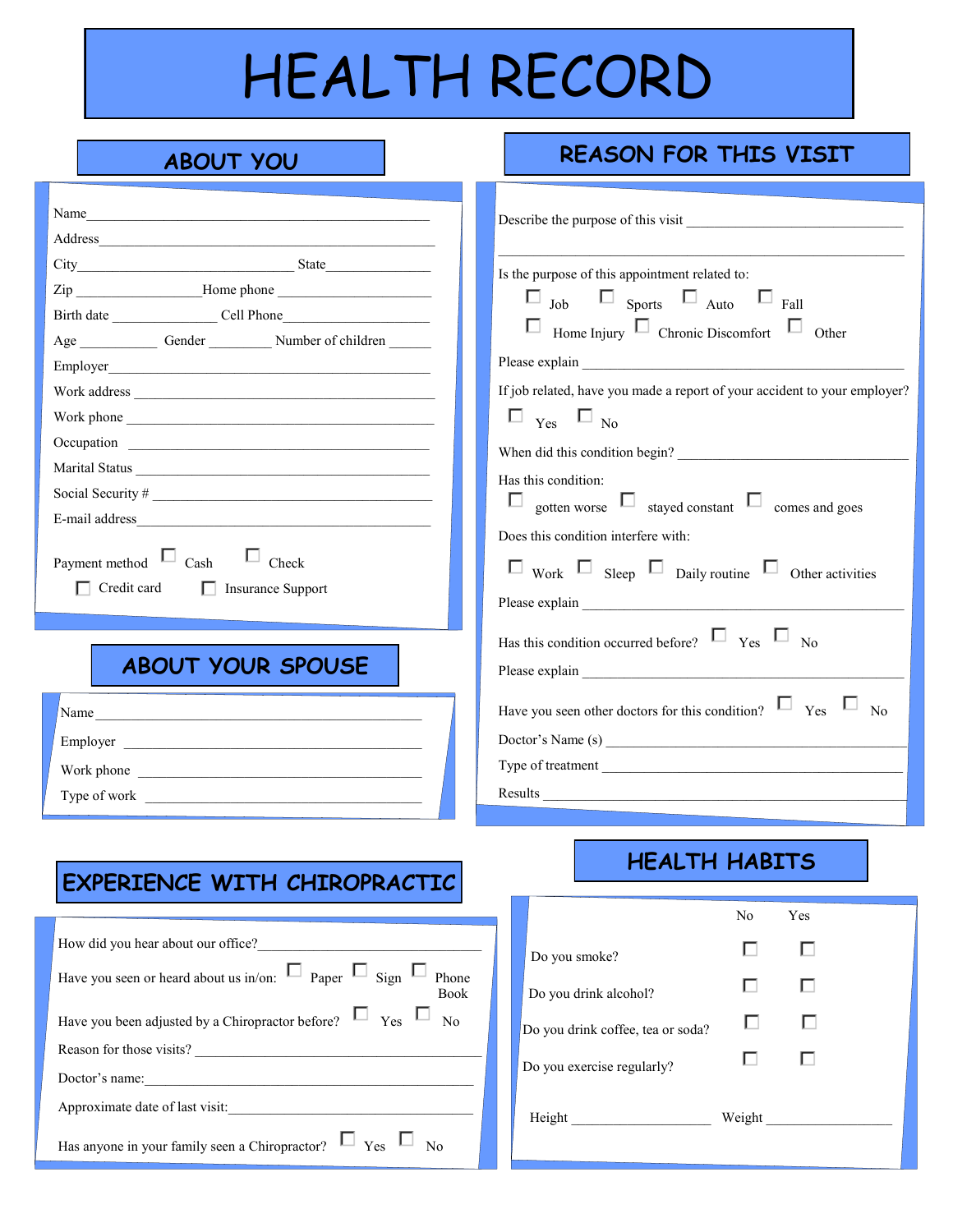#### **AWARENESS OF THE CHIROPRACTIC PRINCIPLES**



appointment, they can affect the overall evaluation, care plan and the possibility of being accepted for care.

**For women:**

| Severe or frequent headaches | Heart surgery/pacemaker | Are you pregnant?                  | Yes<br>No             |
|------------------------------|-------------------------|------------------------------------|-----------------------|
| Kidney Problems              | Arthritis               |                                    |                       |
| Sinus problems               | Heart attack/stroke     | Are you nursing?                   | Yes<br>No             |
| Shingles                     | <b>Dizziness</b>        |                                    |                       |
| Ulcers / Colitis             | Tuberculosis            | Are you taking birth control?      | Yes<br>No             |
| Asthma                       | Digestive problems      | Do you experience painful periods? | N <sub>0</sub><br>Yes |
| Loss of sleep                | Congenital heart defect |                                    |                       |
| Pain between shoulders       | Chemotherapy            | Do you have irregular cycles?      | Yes<br>No             |
| High/Low High blood pressure | <b>Hepatitis</b>        |                                    |                       |
| Difficulty breathing         | <b>Diabetes</b>         |                                    |                       |
| Frequent neck pain           | Surgeries               |                                    |                       |
| <b>Numbness</b>              | Pain in arms/legs/hands |                                    |                       |
| Frequent Colds               | Lower back problems     |                                    |                       |
|                              |                         |                                    |                       |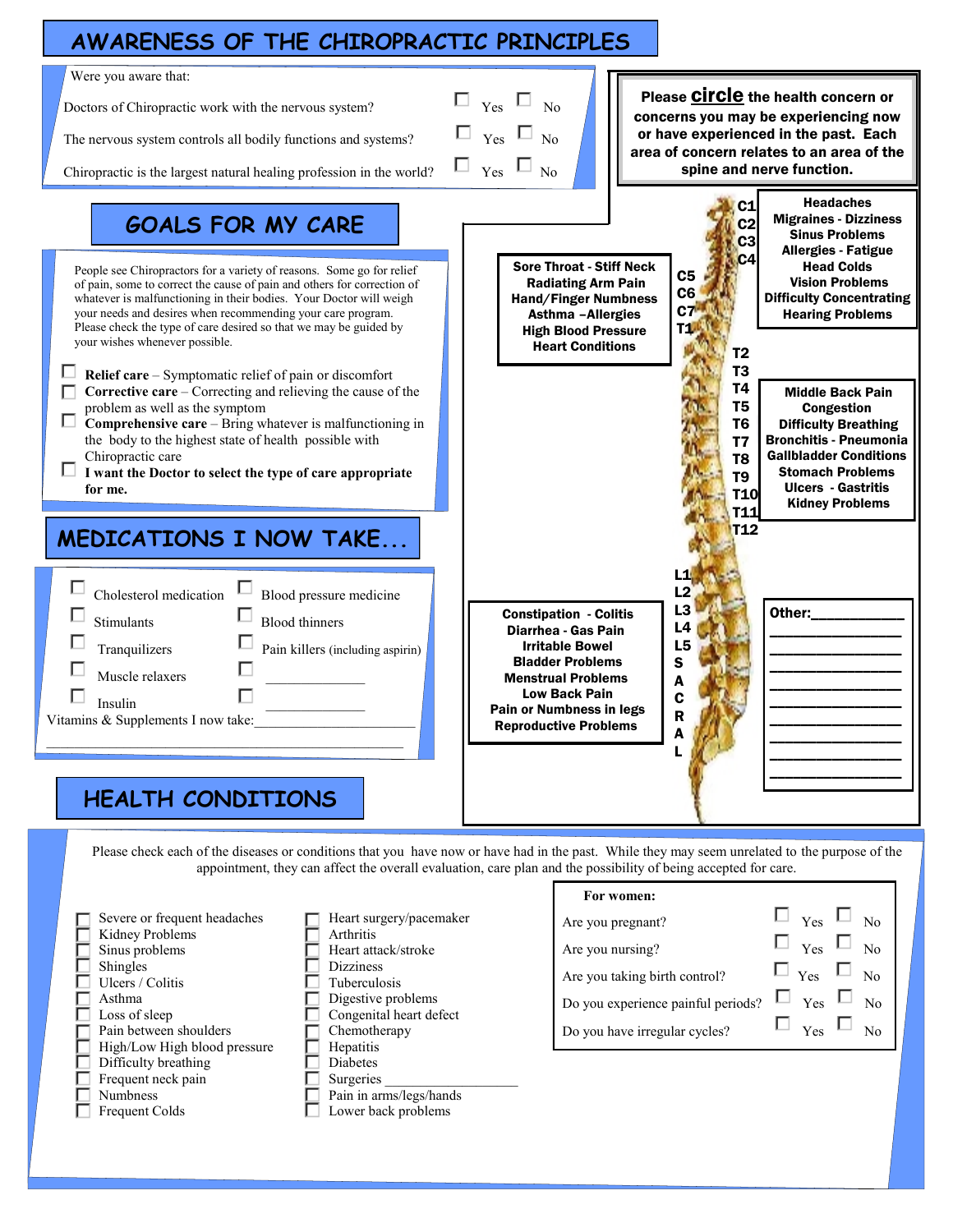#### **Terms Of Acceptance**

When a patient seeks chiropractic care and we accept a patient for such care, it is essential for both to be working towards the same objective. Chiropractic has only one goal. It is important for each patient to understand both the objective and the methods that will be used to attain it. This will prevent confusion, misunderstanding or disappointment.

*Subluxations* are interferences to the normal flow of mental impulses traveling over the nerve pathways. It is a chiropractor's goal to locate, analyze, and correct those spinal subluxations so that proper nerve function is returned to the body.

The method of correction is by specific adjustments of the spine. These adjustments are intended to reduce subluxations, thereby allowing the innate healing abilities of the body to work at maximum efficiency. With a proper nerve supply restored through chiropractic adjustments, the body can begin the process of repair, leading to better health. In some patients, this happens quickly; in others, more slowly. In some patients, the repair and maintenance is complete; in others, only partial.

We do not offer to diagnose or treat any disease or condition other than spinal subluxations. However, if during the course of a chiropractic spinal examination, we encounter non-chiropractic or unusual findings, we will so advise you. If you desire advice, diagnosis or treatment for these findings, we will recommend that you seek the services of a health care provider who specializes in that area.

Regardless of what the disease, the chiropractor is not offering to heal, treat, or cure it. Our goal is to allow the body to do the best that it can without nerve interference.

The chiropractic examination and adjustment are not substitute for other types of health care, just as other types of care do not take the place of chiropractic. Being free of subluxation is complimentary to any procedure that is life-enhancing.

, have read the above, understand it fully and undertake chiropractic care on this basis.

Signature Date Date

\_\_\_\_\_\_\_\_\_\_\_\_\_\_\_\_\_\_\_\_\_\_\_\_\_\_\_\_\_\_\_\_\_\_\_\_\_\_\_\_\_\_\_\_\_\_\_\_\_\_\_\_\_\_\_\_\_\_\_\_\_\_\_\_\_\_

COMPLETE IF PATIENT IS A MINOR CHILD:

\_\_\_\_\_\_\_\_\_\_\_\_\_\_\_\_\_\_\_\_\_\_\_\_\_\_\_\_\_\_\_\_\_\_\_\_\_\_\_\_\_\_\_\_\_\_\_\_\_\_\_\_

Print Child's Name

I, the contract of the parent or legal guardian of the aforementioned in the aforementioned child have read and fully understand the above terms of acceptance and hereby grant permission for my child to receive chiropractic care.

\_\_\_\_\_\_\_\_\_\_\_\_\_\_\_\_\_\_\_\_\_\_\_\_\_\_\_\_\_\_\_\_\_\_\_\_\_\_\_\_\_\_\_\_\_\_\_\_\_\_\_\_\_\_\_\_\_\_\_\_\_\_\_\_\_\_\_

Signature Date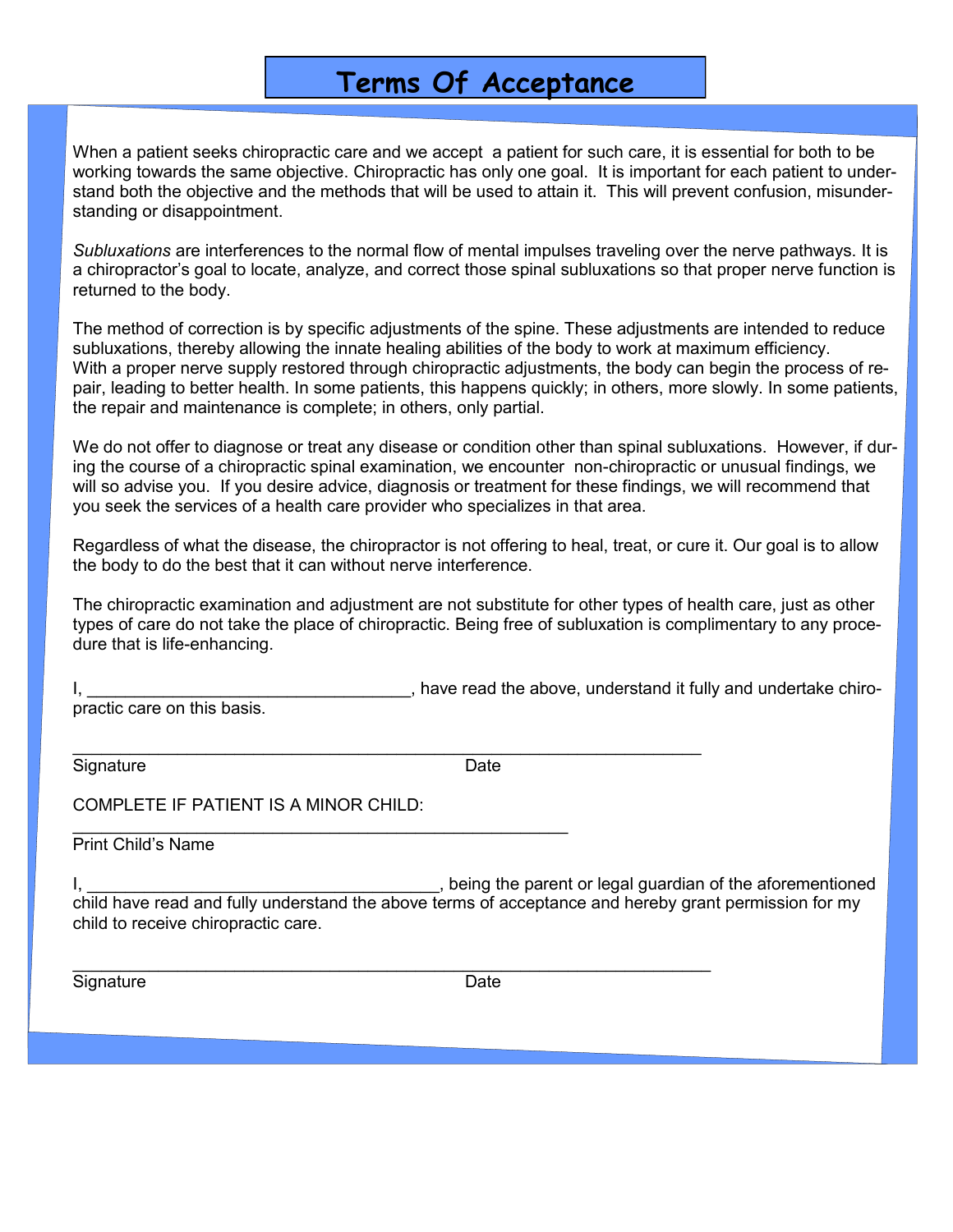## **AUTHORIZATIONS**

I clearly understand and agree that all services rendered me are charged directly to me and that I am personally responsible for payment. I agree that I am responsible for all bills incurred at this office. The doctor will not be held responsible for any pre-existing medically diagnosed conditions nor for any medical diagnosis. I also understand that if I suspend or terminate my care, any fees for professional services rendered me will become immediately due and payable. I hereby authorize assignment of my insurance rights and benefits (if applicable) directly to the provider for services rendered. I understand and agree that health and accident insurance policies are an arrangement between an insurance carrier and myself. I understand that the doctor's office will prepare any necessary reports and forms to assist me in collecting from the insurance company and that any amount authorized to be paid directly to the doctor's office will be credited to my account on receipt.

| Patient's Name (print)                                                                                                                                                                                                                                                                                                                                                                                                    | Date |
|---------------------------------------------------------------------------------------------------------------------------------------------------------------------------------------------------------------------------------------------------------------------------------------------------------------------------------------------------------------------------------------------------------------------------|------|
| Signature Authorizing Care (or Parent/Guardian's Signature)                                                                                                                                                                                                                                                                                                                                                               | Date |
| Who should receive bills for payment on your account?                                                                                                                                                                                                                                                                                                                                                                     |      |
| $\Box$ Patient $\Box$ Spouse $\Box$ Parent $\Box$ Worker's Comp $\Box$ Auto Insurance $\Box$ Medicare $\Box$ Health Insurance                                                                                                                                                                                                                                                                                             |      |
| <b>Ownership of X-ray Films:</b> It is understood and agreed that the payments to the Doctor for X-rays is for examination<br>of X-rays only. The X-ray originals will remain the property of the office. They are kept on file where they may be<br>seen at any time while I am a patient at this office. Upon my signature, x-rays may be released to another provider for<br>a loan period of up to ten business days. |      |

# **Notice Of Privacy Policy**

Protecting the privacy of your personal health information is important to us. Disclosure of your protected health information without authorization is strictly limited to defined situations that include emergency care, quality assurance activities, public health, research, and law enforcement activities. Any other disclosures for the purposes of treatment, payment or practice operations will be made only after obtaining your consent.

- You may request restrictions on your disclosures.  $\bullet$
- You may inspect and receive copies of your records within 30 days with a request.
- You may request to view changes to your records.  $\bullet$
- In the future, we may contact you for appointment reminders, announcements and to inform you about our practice and it's staff.

I understand that, under the Health Insurance Portability & Accountability Act of 1996 (HIPAA), I have certain rights to privacy regarding my protected health information. I understand that this information can and will be used to:

- Conduct, plan and direct my treatment and follow up with multiple healthcare providers who may be involved in that  $\bullet$ treatment directly or indirectly.
- Obtain payment from third party payers  $\bullet$
- Conduct normal healthcare operations such as quality assessments and physician's certifications.
- I have read and understand your Notice of Privacy Practices. A more complete description can be requested. I also understand that I can request, in writing, that you restrict how my personal information is used and/or disclosed.

Patient Name (Print):

Relationship to Patient:\_\_\_\_\_\_\_\_\_\_\_\_\_\_\_\_\_\_\_\_\_\_\_\_\_\_\_\_\_\_\_\_\_\_\_\_\_\_\_\_\_\_\_\_\_\_\_\_\_\_

Signature: et al. 2010 and 2010 and 2010 and 2010 and 2010 and 2010 and 2010 and 2010 and 2010 and 2010 and 20